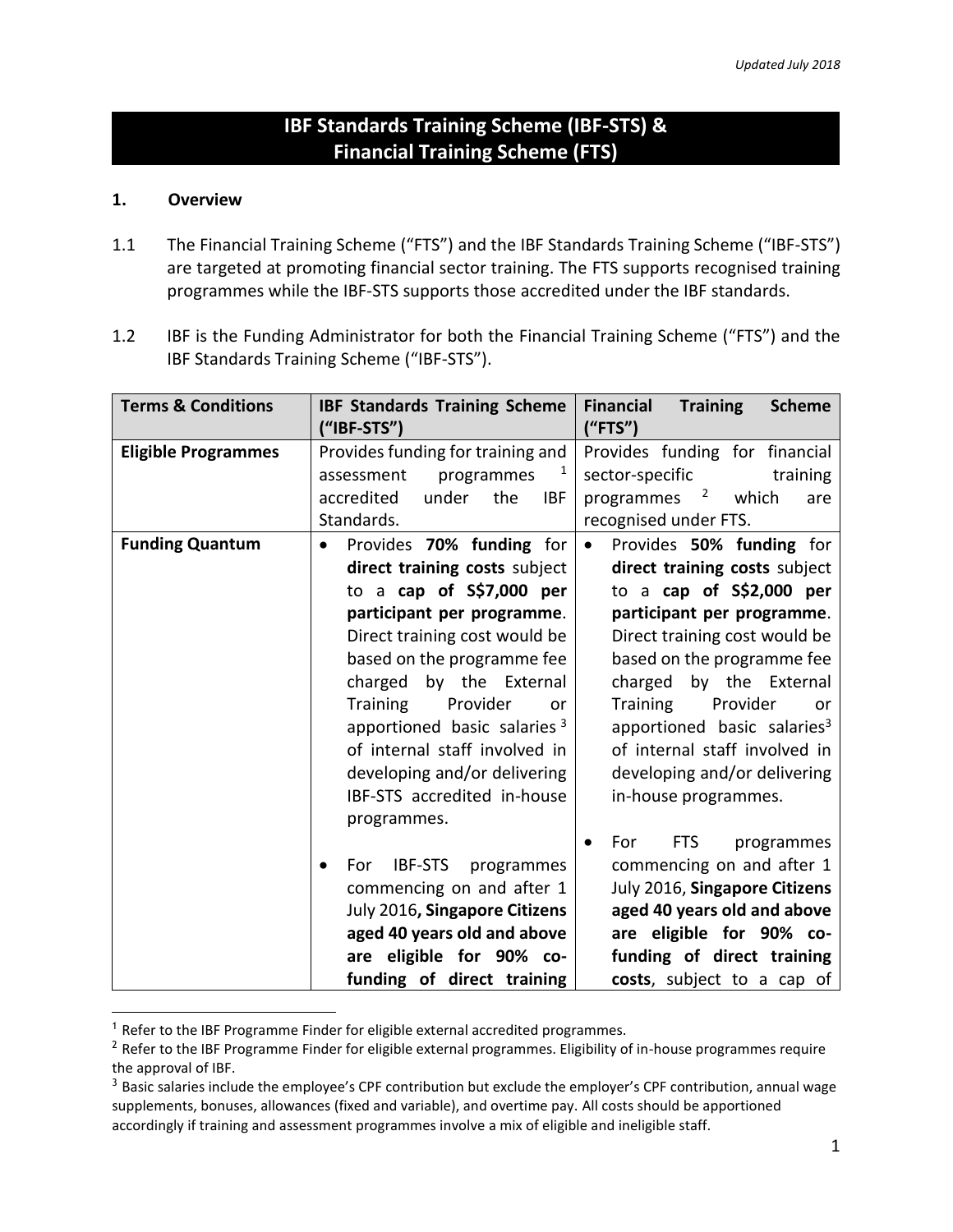| <b>Terms &amp; Conditions</b> | <b>IBF Standards Training Scheme</b><br>("IBF-STS")                                                                                                                                                                                                                                                                                                                                                                                                                                         | <b>Financial</b><br><b>Training</b><br><b>Scheme</b><br>("FTS")                                                                                                                                                                                                                                                                                                                                                                |  |  |  |
|-------------------------------|---------------------------------------------------------------------------------------------------------------------------------------------------------------------------------------------------------------------------------------------------------------------------------------------------------------------------------------------------------------------------------------------------------------------------------------------------------------------------------------------|--------------------------------------------------------------------------------------------------------------------------------------------------------------------------------------------------------------------------------------------------------------------------------------------------------------------------------------------------------------------------------------------------------------------------------|--|--|--|
|                               | costs, subject to a cap of<br>S\$7,000 per participant per<br>programme.                                                                                                                                                                                                                                                                                                                                                                                                                    | S\$2,000 per participant per<br>programme.                                                                                                                                                                                                                                                                                                                                                                                     |  |  |  |
|                               | All ancillary expenses (e.g.<br>freight/delivery<br>costs,<br>material costs, rental costs,<br>food & refreshments, travel<br>expenses including airfare,<br>accommodation,<br>cost<br>оf<br>living allowance, etc.) and<br>other charges (e.g. credit<br>charges, conversion<br>card<br>charges, etc.)<br>are<br>non-<br>qualifying expenses.                                                                                                                                              | All ancillary expenses (e.g.<br>freight/delivery<br>costs,<br>material costs, rental costs,<br>food & refreshments, travel<br>expenses including airfare,<br>accommodation, cost<br>0f<br>living allowance, etc.) and<br>other charges (e.g. credit<br>charges, conversion<br>card<br>charges, etc.) are<br>non-<br>qualifying expenses.                                                                                       |  |  |  |
| <b>Eligible Participants</b>  | <b>Non Company-Sponsored Track</b>                                                                                                                                                                                                                                                                                                                                                                                                                                                          | <b>Company-Sponsored Track</b>                                                                                                                                                                                                                                                                                                                                                                                                 |  |  |  |
|                               | Non Company-Sponsored<br>$\bullet$<br>participants are required to<br>be Singapore Citizens or<br>Singapore<br>Permanent<br>Residents physically based in<br>Singapore.                                                                                                                                                                                                                                                                                                                     | Company-Sponsored<br>$\bullet$<br>participants are required to<br>be Singapore Citizens or<br>Residents,<br>Permanent<br>physically<br>based<br>in<br>Singapore.<br>Company<br>sponsors refer to Financial                                                                                                                                                                                                                     |  |  |  |
|                               | <b>Company-Sponsored Track</b><br>Company-Sponsored<br>$\bullet$<br>participants are required to<br>Singapore Citizens<br>be<br>or<br>Residents,<br>Permanent<br>physically based<br>in<br>Singapore <sup>4</sup><br>Company<br>$\ddot{\phantom{a}}$<br>sponsors refer to Financial<br>Institutions<br>regulated<br>by<br>MAS (either<br>licensed<br>or<br>exempted from licensing).<br>Entities that are significantly<br>involved<br>supporting<br>in<br>financial sector activities will | Institutions regulated<br>by<br>MAS (either<br>licensed<br>or<br>exempted from licensing).<br>Entities that are significantly<br>involved<br>in<br>supporting<br>financial sector activities will<br>be assessed for eligibility on<br>a case-by-case basis.<br>To qualify for FTS funding,<br>$\bullet$<br>trainees must successfully<br>the<br>training<br>complete<br>(including<br>programme<br>relevant<br>passing<br>all |  |  |  |

<sup>4</sup> Qualifying expenses incurred on the training of both executive and non-executive staff, as well as staff employed on a short-term basis of less than one year (inclusive of contract staff and interns) will be eligible for funding under IBF-STS and FTS, subject to meeting the conditions under these schemes. Licensed agents or representatives (i.e. financial advisors, traders, insurance agents, remisiers) representing a legal principal entity may be included in the claims of the principal entity.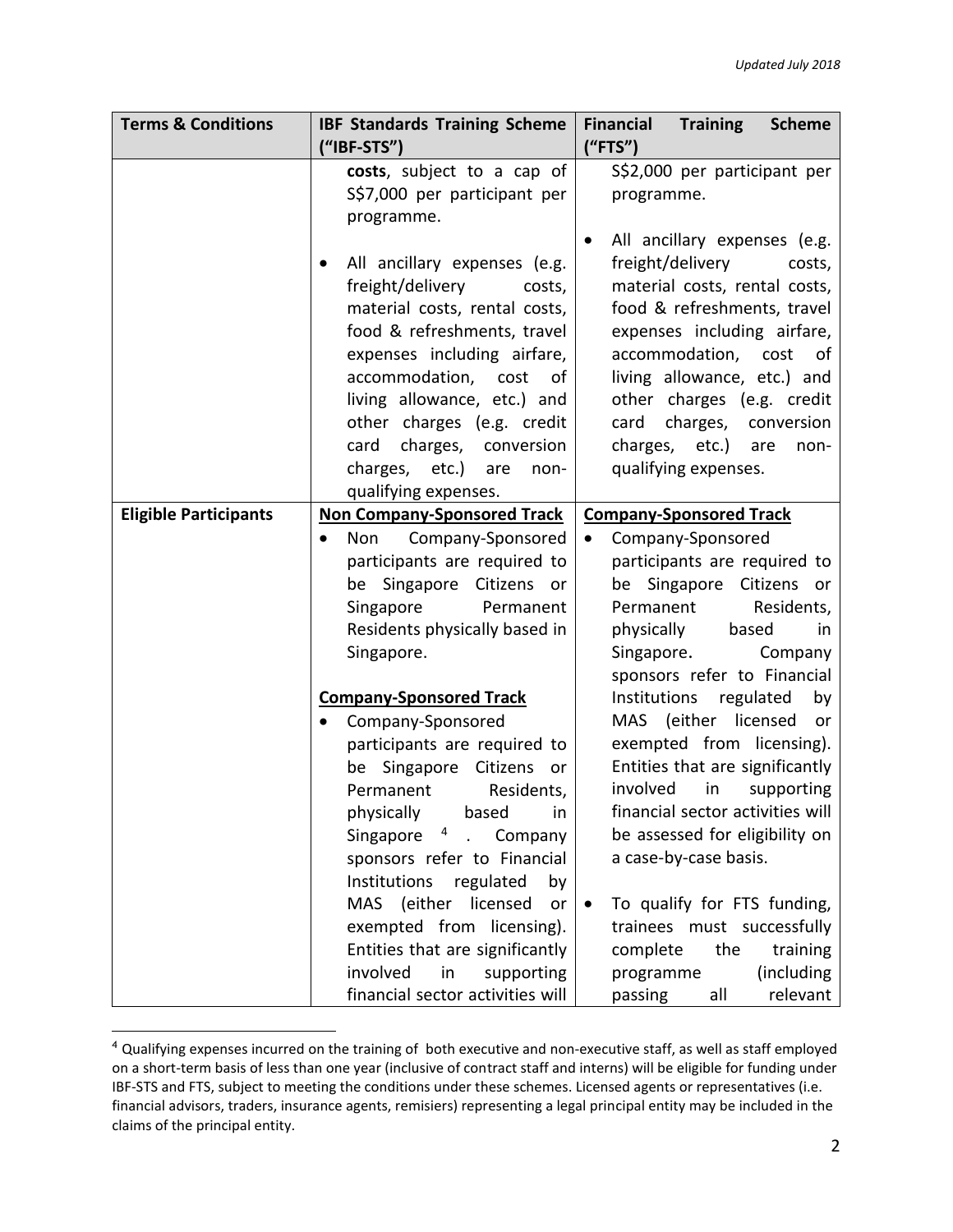| <b>Terms &amp; Conditions</b> | <b>IBF Standards Training Scheme</b><br>("IBF-STS")                                                                                                                                                                                                                                                       | <b>Financial</b><br><b>Training</b><br><b>Scheme</b><br>("FTS")                                                                                                                                                                                                                                                  |
|-------------------------------|-----------------------------------------------------------------------------------------------------------------------------------------------------------------------------------------------------------------------------------------------------------------------------------------------------------|------------------------------------------------------------------------------------------------------------------------------------------------------------------------------------------------------------------------------------------------------------------------------------------------------------------|
|                               | be assessed for eligibility on<br>a case-by-case basis.<br>To qualify for IBF-STS<br>$\bullet$<br>funding,<br>trainees<br>must<br>successfully complete the<br>training<br>programme<br>(including passing<br>all<br>relevant assessments<br>and<br>examinations). Staff who<br>attend a programme in the | and<br>assessments<br>examinations). Staff<br>who<br>attend a programme in the<br>capacity of an instructor or<br>facilitator, e.g. presenter /<br>speaker / panelist are not<br>eligible for FTS funding.<br><b>Non Company-Sponsored Track</b><br>Non Company-Sponsored<br>$\bullet$<br>individuals<br>are not |
|                               | capacity of an instructor or<br>facilitator, e.g. presenter /<br>speaker / panelist are not<br>eligible for IBF-STS funding.                                                                                                                                                                              | eligible for FTS funding.                                                                                                                                                                                                                                                                                        |

## **2. Claims Submission**

## **2.1 IBF Portal**

 $\overline{a}$ 

2.1.1 All claims should be submitted vide the IBF Portal and claim applicants will be required to create a IBF Portal Log-in account. Application for IBF Portal Log-in will require Management Representatives to be appointed to manage the IBF Portal as well as verification of the authenticity of the organisation and key persons. Please click [here](https://eservices.ibf.org.sg/CustomerManagement/SignUp) to apply for your Log-In account.

# **2.2 Non Company-Sponsored Track**

- 2.2.1 Claims for Non Company-Sponsored participants of IBF-STS programmes shall be **submitted by the IBF-STS accredited training provider** within **3 months** from the date of completion of the programme.
- 2.2.2 IBF-STS accredited training providers are required to create an IBF Portal Log-in Account online before submitting non-company sponsored claims via the IBF Portal.
- 2.2.3 To submit a claim, accredited training providers should populate and upload the **FTP –** Doc [A] Funding Claims Worksheet together with all supporting documents<sup>5</sup> including **proof of successful completion of training programmes** (e.g. attendance lists, certificates of completion or result slips) and **proof of payment** (e.g. invoices or receipts printed on the training provider's letterhead) for each individual participant.

<sup>&</sup>lt;sup>5</sup> Supporting documents should indicate clearly the Name of Trainee, Name of Programme, Programme Period – Start Date to End Date, Completion Date in order for verification.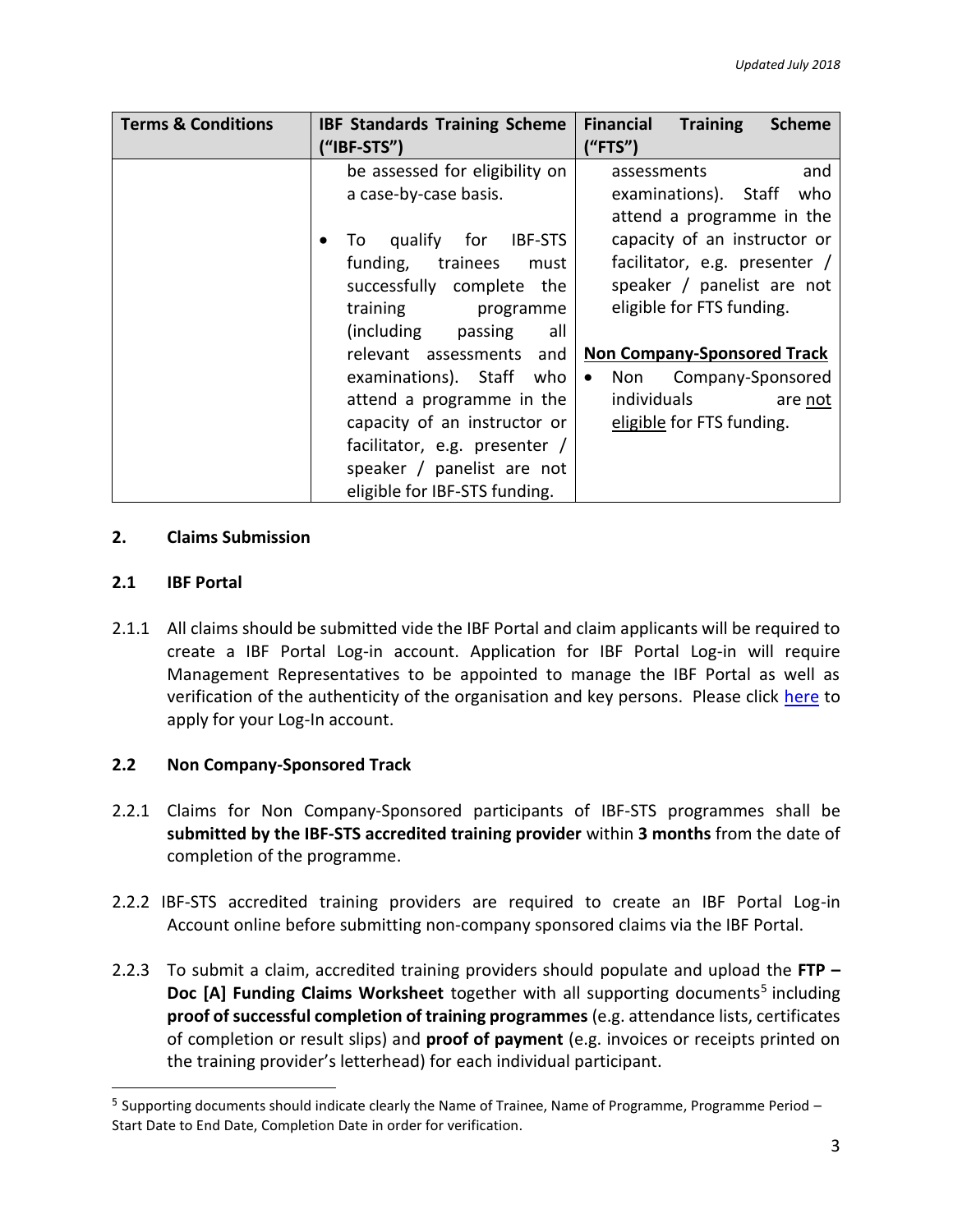- 2.2.4 Claimants are also required to upload the **FTP – Doc [B] Management Declaration Form** which has been completed and signed off by the Training Provider's authorised signatory, who should be a member of the Senior Management.
- 2.2.5 The processing of claims will only commence upon receipt of the online claim submission.

#### **2.3 Company-Sponsored Track**

 $\overline{a}$ 

2.3.1 Claims for IBF-STS or FTS programmes are to be compiled and submitted according to two half-yearly claim cycles, within three calendar months from the end of each qualifying period:

(i) Claim Cycle 1: 1<sup>st</sup> July – 30<sup>th</sup> September – For programmes *completed*<sup>6</sup> from January to June of the same calendar year; and

(ii) Claim Cycle 2: 1<sup>st</sup> January – 31<sup>st</sup> March – For programmes *completed* from July to December of the previous year.

| <b>Total Claim Amount For the</b><br><b>Relevant Submission Cycle</b> |       | <b>Required Supporting Document(s)</b>                                                                                                                                                                                                                                         |
|-----------------------------------------------------------------------|-------|--------------------------------------------------------------------------------------------------------------------------------------------------------------------------------------------------------------------------------------------------------------------------------|
| \$\$30,000 and above                                                  | (i)   | Internal audit certification; OR                                                                                                                                                                                                                                               |
|                                                                       | (ii)  | Compliance certification; OR                                                                                                                                                                                                                                                   |
|                                                                       | (iii) | External audit certification; and                                                                                                                                                                                                                                              |
|                                                                       | (iv)  | Signed Management Declaration Form                                                                                                                                                                                                                                             |
| Less than S\$30,000                                                   | (i)   | Internal audit certification; OR                                                                                                                                                                                                                                               |
|                                                                       | (ii)  | Compliance certification; OR                                                                                                                                                                                                                                                   |
|                                                                       | (iii) | External audit certification; OR                                                                                                                                                                                                                                               |
|                                                                       | (iv)  | Proof of successful completion of programme, Proof of<br>payment, Exchange Rate Documentation (for payment<br>in foreign currencies), Declaration Form for In-house<br>Developed Programmes and any other supporting<br>documents necessary to support the claims made.<br>and |
|                                                                       | (v)   | Signed Management Declaration Form                                                                                                                                                                                                                                             |

2.3.2 Claimants are required to populate the **FI – Doc [A] Funding Claims Worksheet** and all claims should be accompanied by the following supporting documents:

<sup>&</sup>lt;sup>6</sup> For programmes with an assessment component, the trainee must have passed the assessment, and for programmes without an assessment component, the trainee must have received a certificate of attendance where provided by the training provider.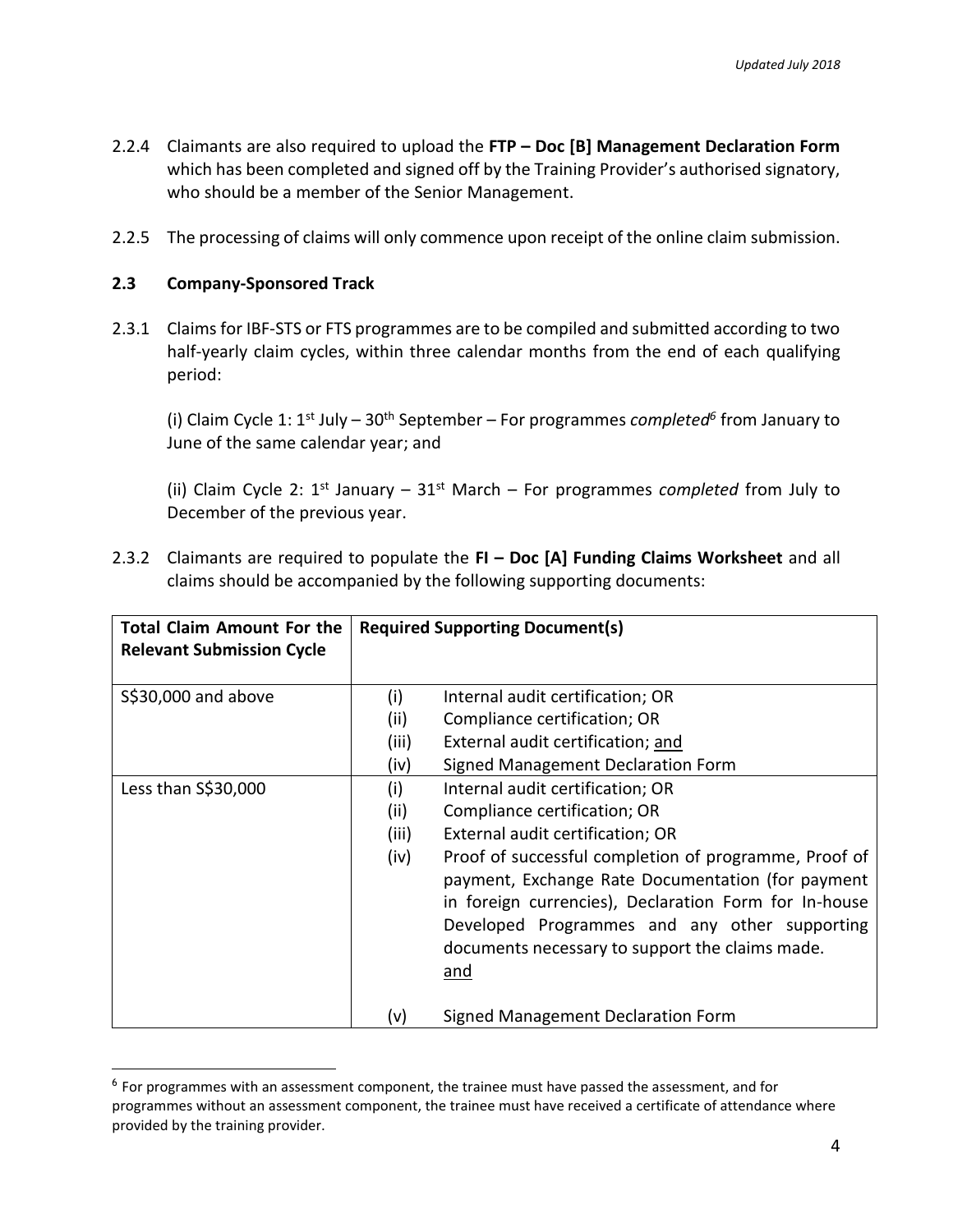- 2.3.3 If the total claim amount for the relevant submission cycle is S\$30,000 and above, claimants are required to engage an External Auditor or their Internal Audit/Compliance Department to certify the claims. The claims are to be certified using the **FI – Doc [D] External Audit Certificate** template, or the **FI – Doc [C] Internal Audit Certificate** template.
- 2.3.4 If the total claim amount for the relevant submission cycle is less than S\$30,000, claimants can either engage an External Auditor or their Internal Audit/Compliance Department to certify the claims using the **FI – Doc [D] External Audit Certificate** template or **FI – Doc [C] Internal Audit Certificate** template. Alternatively, claimants that do not have an Internal Audit/Compliance Department may upload all supporting documents which include **proof of successful completion of training programmes** (e.g. attendance lists, certificates of completion, result slips) and **proof of payment<sup>7</sup>** (e.g. invoices, receipts printed on the training provider's letterhead) for individual trainees.
- 2.3.5 Only individuals with managerial oversight and performing the independent role of Internal Audit or Compliance can sign off on the Internal Audit/Compliance Certification. Individuals in General Management or the Finance function or individuals performing a concurrent role in Compliance and Finance/ General Management are not authorised to sign off on the Internal Audit/Compliance Certification.
- 2.3.6 Claimant is required to provide proof of successful completion of training programme and proof of payment if any of the authorised signatories is/are also the trainee(s) being claimed for.
- 2.3.7 The terms of reference for auditors and compliance departments is set out in **Annex 1** below for reference.
- 2.3.8 Claims for expenses paid in a foreign currency other than SGD should be supported by an exchange rate documentation, which can be in the form of a credit card statement, company finance statement or exchange rate conversion sheet for which the date (or month) of conversion matches the invoice date (or month).
- 2.3.9 Claimants are required to upload the **FI – Doc [B] In-house Developed Programmes Form** for in-house developed programmes in-lieu of invoices. In cases where a training programme is attended by both eligible and ineligible trainees, programme fees/costs should be apportioned and be claimed for eligible trainees only. Claimants should also ensure that there are strictly no duplication of invoices/receipts submitted within the same claim and/or across different claims.
- 2.3.10 The computation methodology to derive per unit cost is set out in **Annex 2** below for reference.

 $\overline{a}$ 

<sup>&</sup>lt;sup>7</sup> Standalone credit card statements, course registration slips, internally generated documents (e.g. SAP documents, internal finance expense sheets) do not suffice as valid proof of payment.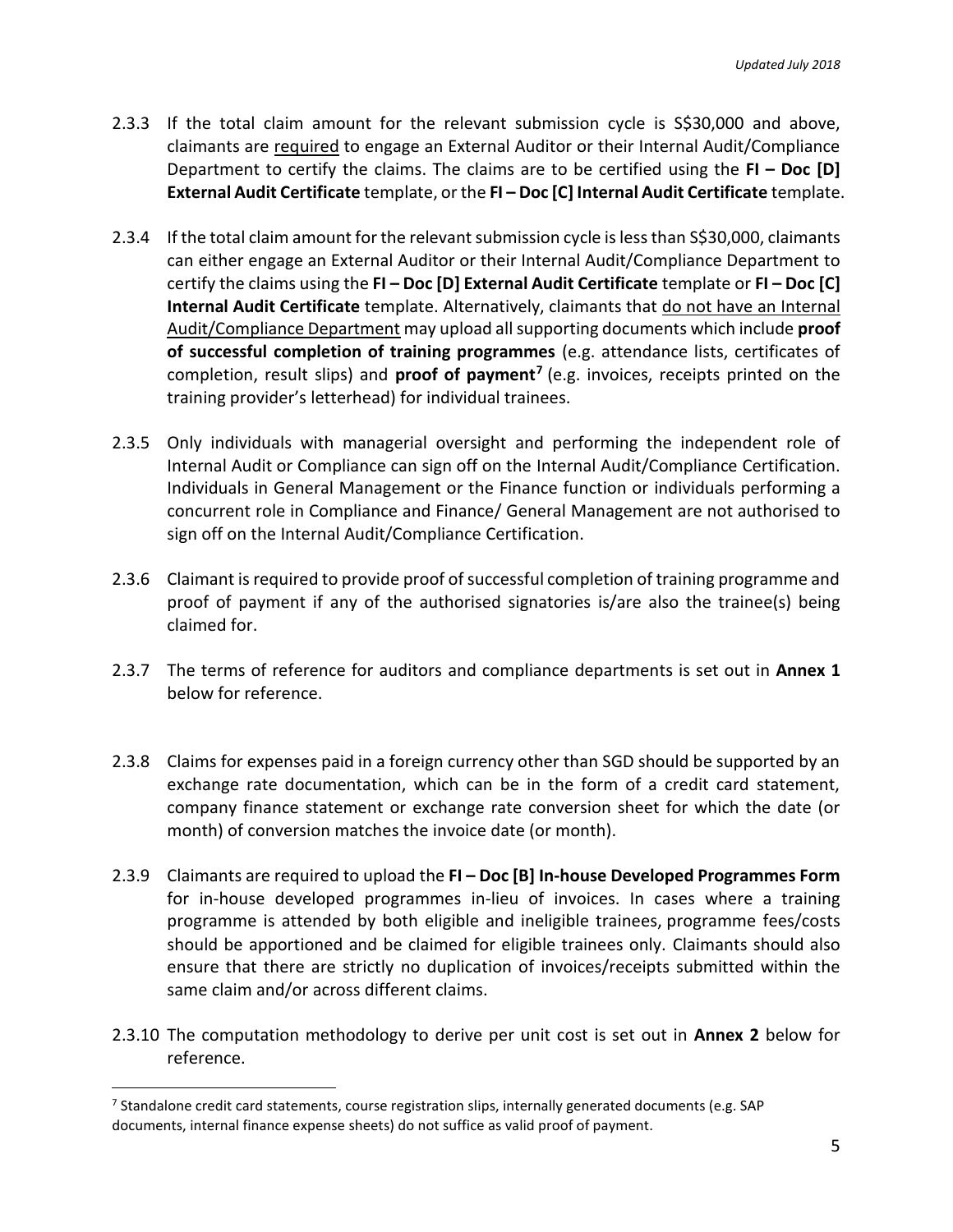- 2.3.11 The **FI – Doc [E] Management Declaration Form** has to be signed off by a member of management with a designation of Department Head or above. The authorised signatory for the Internal Audit/Compliance Certification is not allowed to sign off on the Management Declaration Form.
- 2.3.12 The processing of claims will only commence upon receipt of the duly completed online claim submission.
- 3. To avoid unnecessary delays in claims processing, IBF would like to seek FIs' co-operation to ensure that claim applications are submitted in an accurate and timely manner. Examples of errors encountered in FIs' previous claim submissions are outlined under **Annex 3** below. As such occurrences unduly prolonged the claim process, we would like to seek FIs' cooperation to minimise such errors.

#### **Contact**

For further clarifications on claims, please contact the IBF at [funding@ibf.org.sg.](file://///dc01/IBF/common/New%20IBF%20Website/Content%20Migration%20Part%201/Training%20Incentives/24%20April/funding@ibf.org.sg)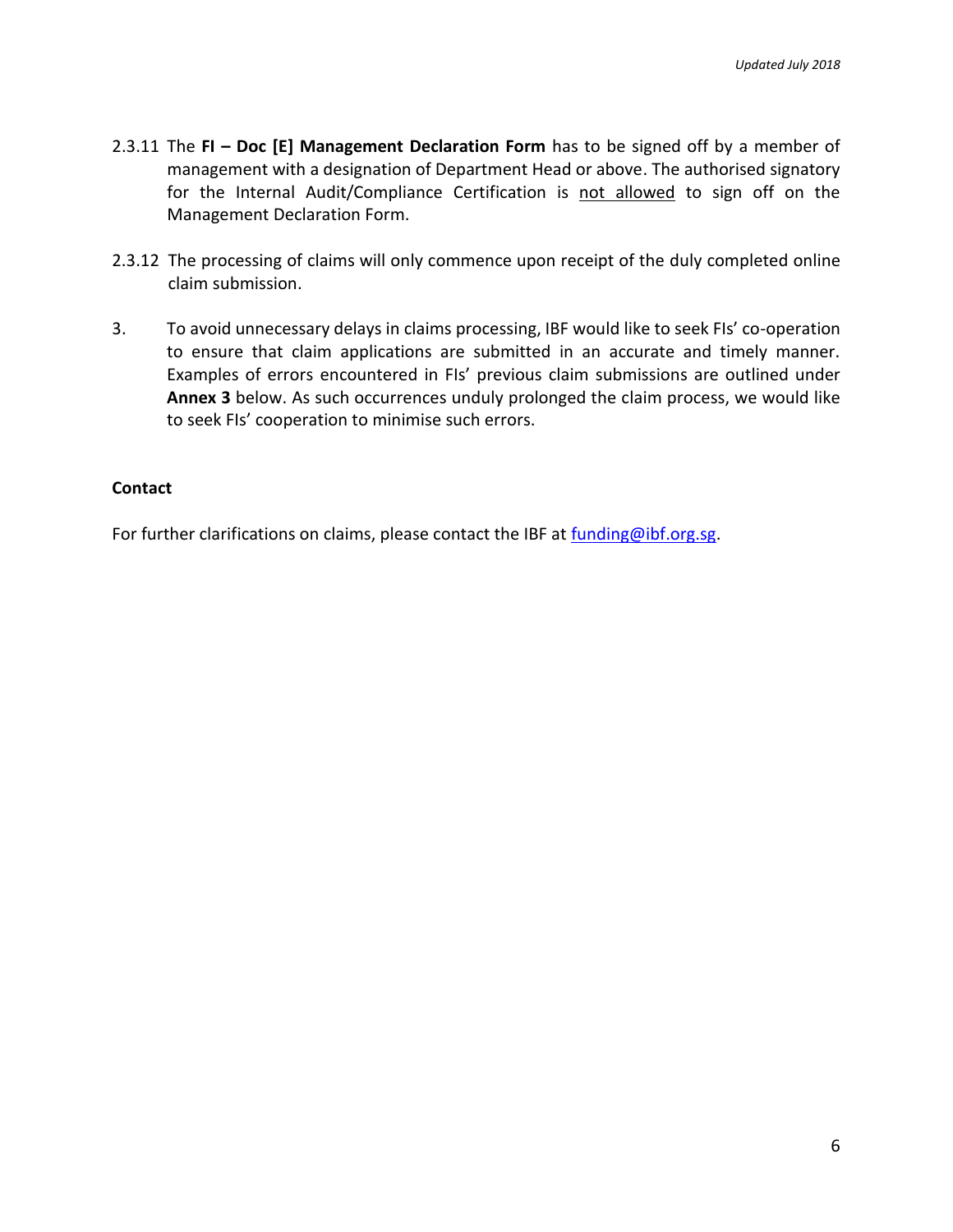#### **ANNEX 1**

#### **Terms of Reference for Auditors and Internal Compliance Departments**

- 1) Check that:
- a) Items and amounts claimed by the Company are in accordance with **Annex A: FTS and IBF-STS funding guidelines**;
- b) Items claimed by the Company are for Eligible Programmes within the programme validity period;
- c) Items claimed by the Company are accurately recorded in the Funding Claims Worksheet, and in accordance with the books and records maintained by the Company;
- d) Description and authenticity of items claimed are valid by referring to and cross-checking against appropriate supporting documents and other records;
- e) Claims correspond to the appropriate supporting documents, e.g. in-house declaration forms, invoices, certificates of completion, exchange rate documentation etc.;
- f) Claims are made only for expenses incurred by and invoiced to the company; and
- g) All items claimed are incurred within the qualifying period of claim as stated in the Funding Claims Worksheet.

The procedures as listed above from (a) to (g) should cover 100% of the value claimed in the statement. The auditor shall stamp all relevant documents submitted in support of the auditor's statement.

2) In the event that there are errors and deviations found, the auditors shall report these in the Audit Certification accordingly and provide details.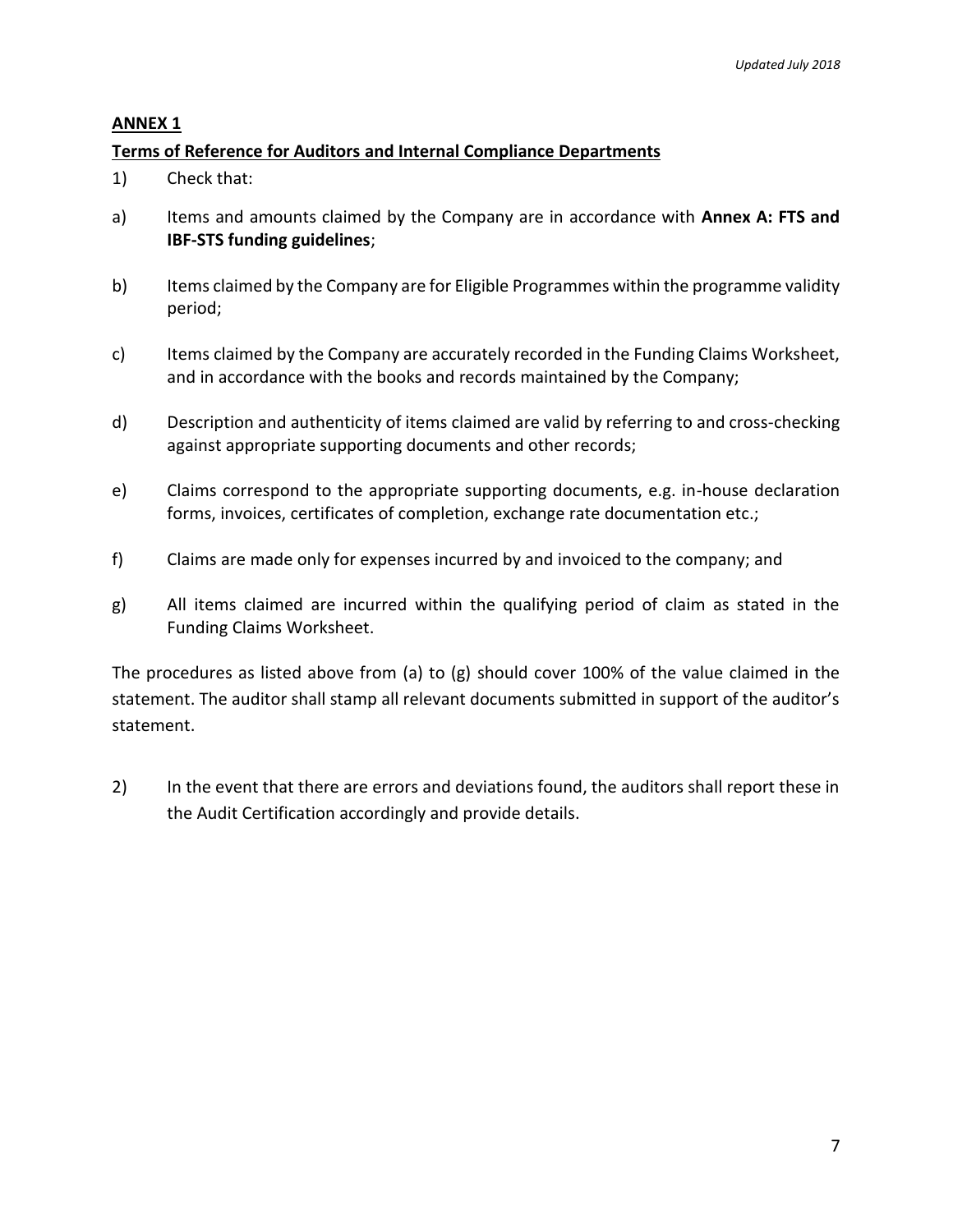# **ANNEX 2**

## **Computation methodology to derive per unit cost**

## **(1) Computation of Per-Unit Cost for E-learning Programmes**

The unit cost of each e-learning module per trainee should be computed by:

- a. Apportioning the license fee across the total number of e-learning modules in the library that is made available to the subscriber, regardless of whether all the programmes are FTS-recognised; **and**
- b. Apportioning the per-module fee by the total number of client-users who have access to these modules, regardless of whether they are eligible for funding.

As claims submissions are on a half-yearly cycle, training providers should apportion and invoice their license fee into a half-yearly amount.

Apart from the subscription fee and period in the invoice, training providers should also reflect information such as the total number of e-learning programmes available in the library as well as the total number of users covered by that subscription fee.

# **To illustrate:**

Total yearly subscription fee = \$20,000 Half-yearly license fee = \$10,000 Total no. of e-learning programmes in library at point of purchase = 10 Unit cost of each e-learning module =  $$10,000 / 10 = $1000$  per e-learning module Number of staff with access to e-learning programmes = 10 Unit cost of e-learning module per trainee = \$100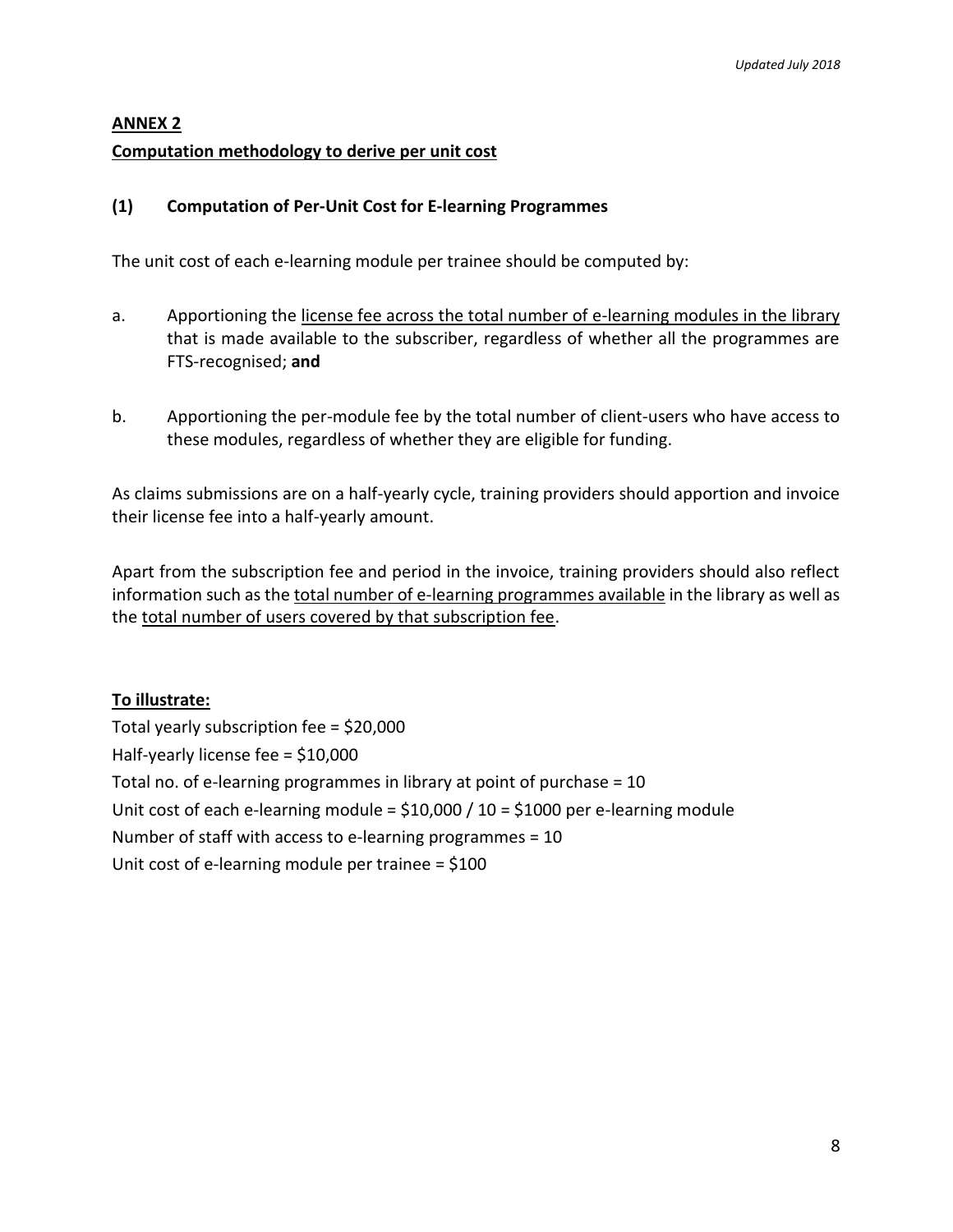## **(2) Computation of Per-Unit Cost for Classroom training**

The computation of per unit cost should be based on the number of registered participants or actual attendance, **whichever is greater.**

Absentees/ No show should **not** be excluded from the per unit computation.

Illustration 1: Lump sum fee charged by training provider =  $$10,000$ Total registered participants = 10 pax Actual attendance = 12 pax Unit cost =  $\frac{2}{3}$  (10,000 / 12 pax) = \$833.33

Illustration 2: Lump sum fee charged by training provider =  $$10,000$ Total registered participants = 10 pax Number of absentee/ no show = 2 pax Unit cost =  $\frac{2}{3}$  (10,000 / 10 pax) =  $\frac{2}{3}$ 1000